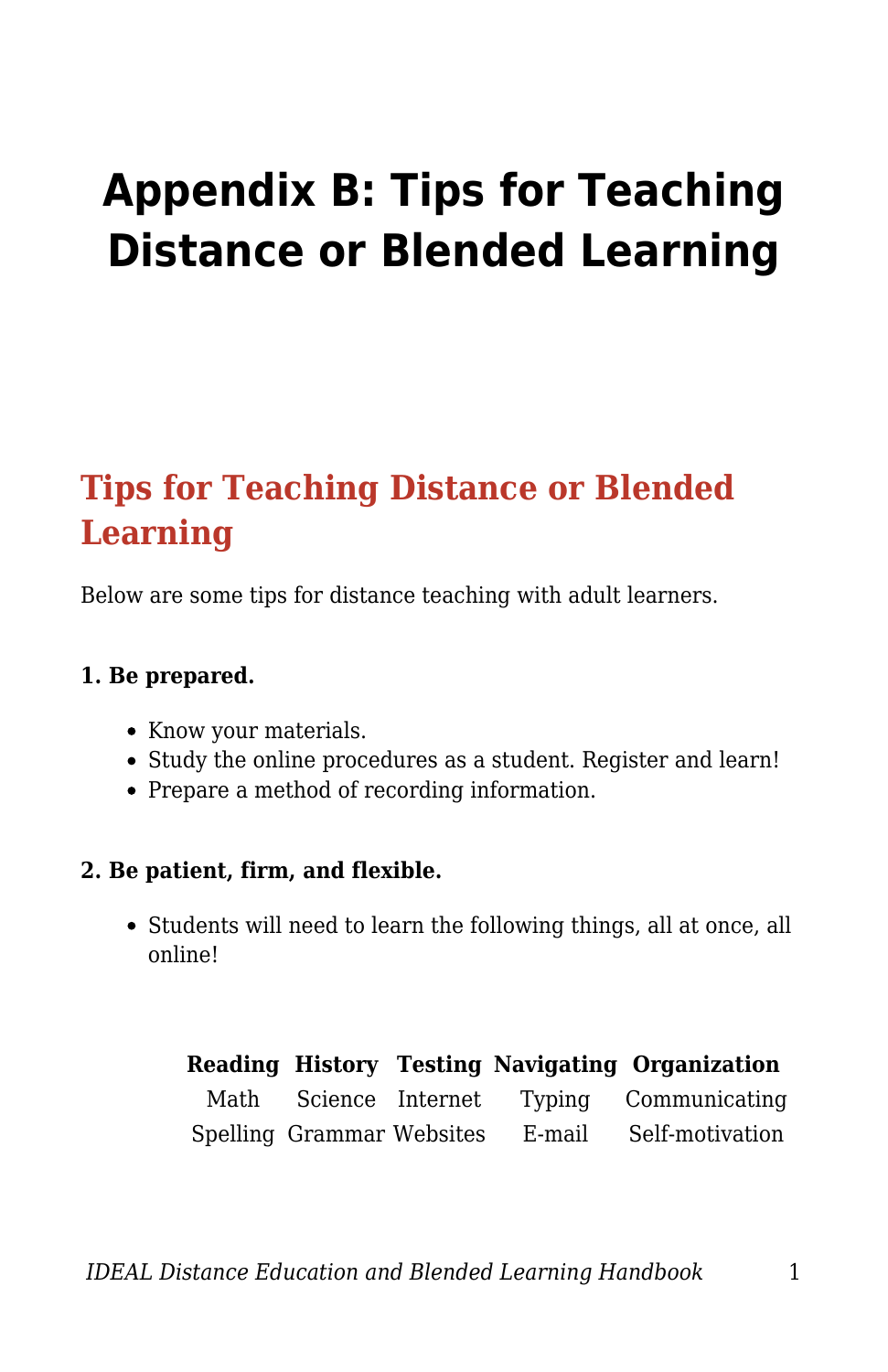#### **3. Try to really understand the learner's reasons for studying online.**

#### **4. Don't judge a person by their writing in an email or text message.**

#### **5. Develop an online persona.**

- Personality: Match their speed, expectations, and rhythm.
- Sense of humor: Remember that humor can be difficult to interpret without seeing facial expression and body language and knowing the person well.
- Sixth sense: What do they mean by that?
- Educational presence: Be a resource for the learners' questions.

#### **6. Respond quickly and frequently.**

- Response time: What can students expect from you? One or two business days? Consider texting students for quick check-ins or to schedule a meeting time.
- Form letters and emails: Use BCC to send updates to multiple students at once.
- Form answers or an FAQ page: Provide help resources for frequent content questions and technology problems.

#### **7. Respond appropriately.**

- Watch terms and expressions.
- Never promise something you cannot deliver.
- Protect anonymity.
- Do not take it personally.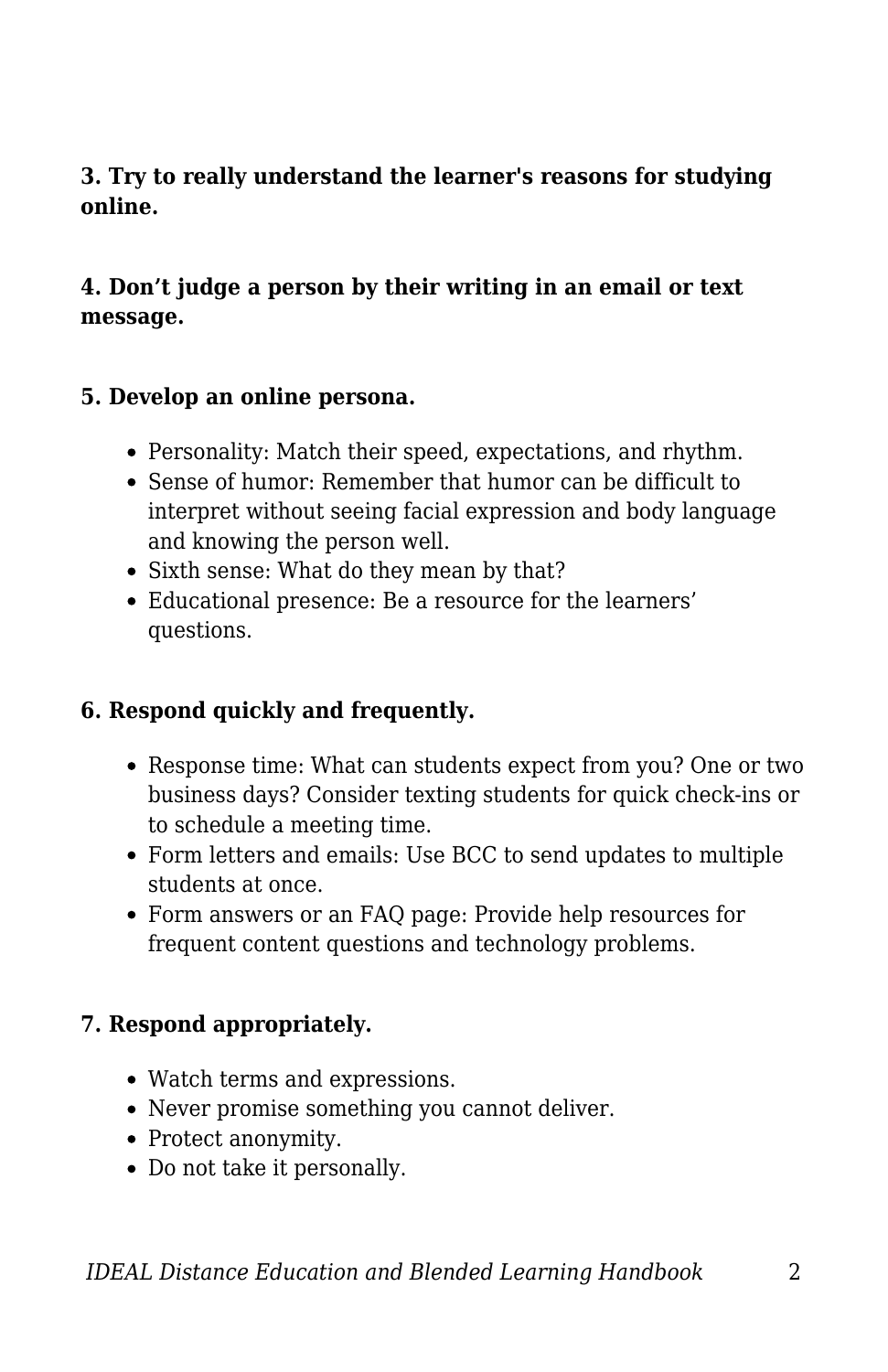Keep responses nonpolitical, nonreligious, and nonjudgmental.

## **8. Collect necessary information.**

- Send a warm welcome email or video introduction immediately, asking about their current situation, educational background, goals, email address, and computer experience.
- Send Friday Progress Reports that they can just check and email back.
- Use multiple-recipient emails with discretion. Students prefer their anonymity. Send each email separately or use BCC, unless they know they are part of a class.
- Keep a file of individual email correspondence for quick reference.

#### **9. Motivate and encourage.**

- Offer certificates for completed sections.
- Send praise, ecards, congratulations, digital badges.
- Ask opinions.
- Ask for help.
- Stay on top of regional happenings to mention in your correspondence.

#### **10. Handle duplicate responses.**

Create a website, community, or Word/email document for posting and sending resources, references, duplicate questions, and website problems that affect everyone.

#### **11. Set educational expectations.**

Response Time: Set expectations for teacher and student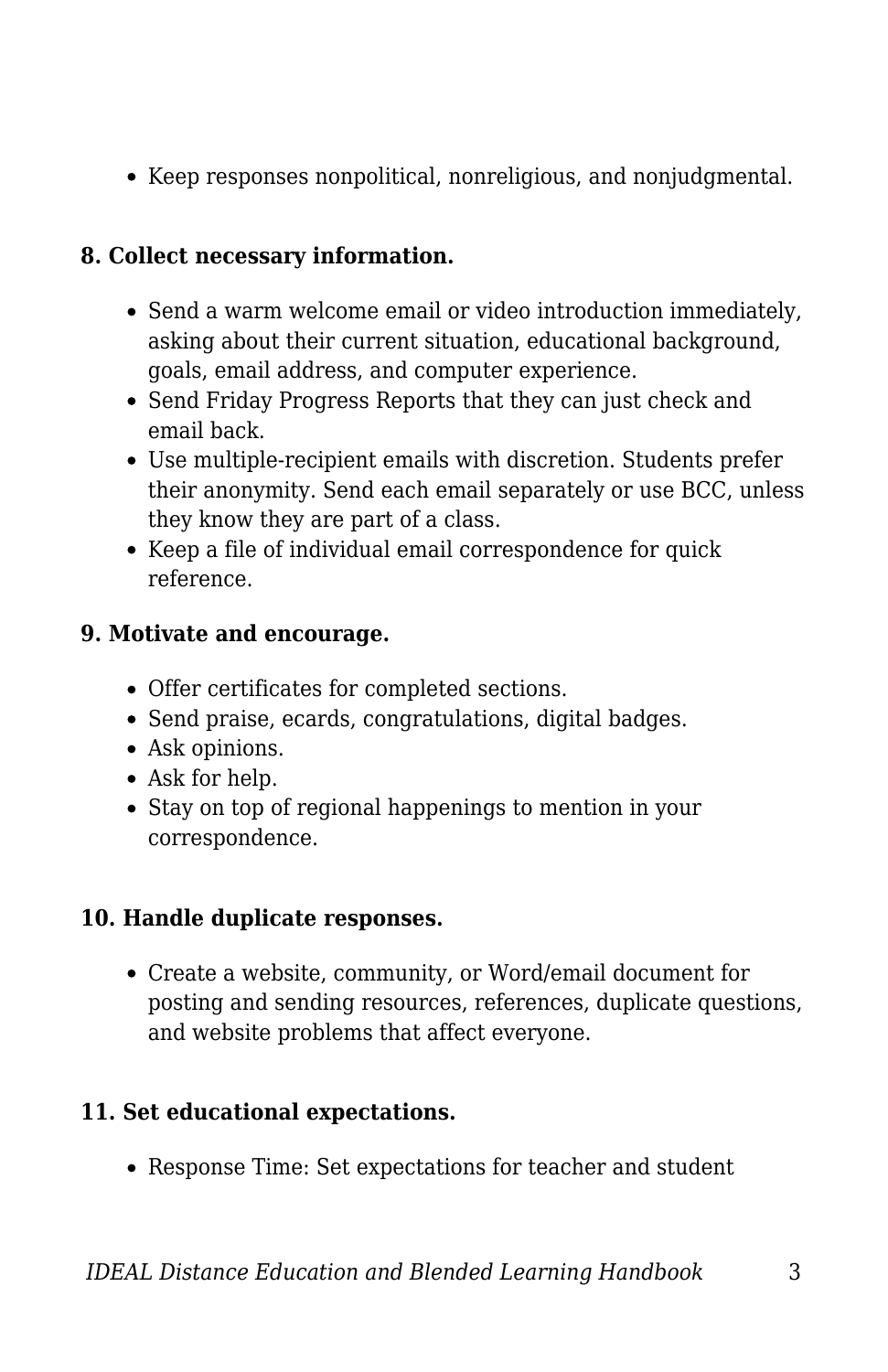responses.

- Work in grammar and spelling gradually.
- Continually challenge.
- Use Open Educational Resources (OERs).
- Ask about classes in the students' areas, and offer to find an organization near them.
- Remind students often about their goals and progress towards reaching them.

### **12. Keep yourself motivated, energized, and enthused!**



Consortium, I. (2020). *IDEAL Distance Education and Blended Learning Handbook*. EdTech Books. Retrieved from https://edtechbooks.org/ideal\_dl\_handbook